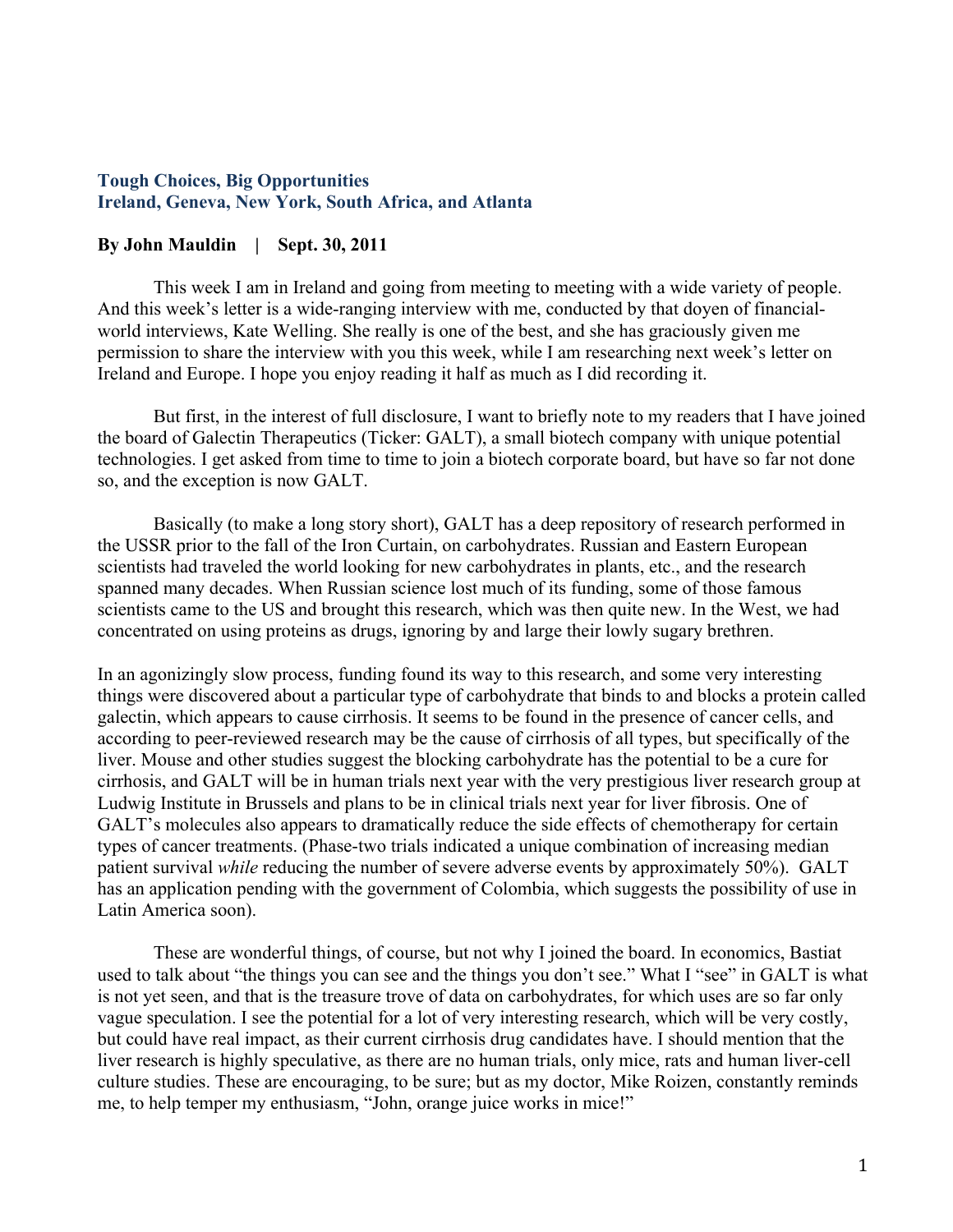Investing in small biotechs with "potential" is somewhat akin to investing in junior and exploratory gold mining stocks. If everything works out, the returns can be exhilarating, but the majority of them will go to zero, so you need to do a LOT of homework and have a diversified basket of them. I do that with biotechs. I love each one of my "investments," but I fully recognize that for a whole host of reasons they could go to zero. What can be a wonderful technology may not work in humans, or it can work but another company comes along and does it better and cheaper, or (more likely) they run out of money or have management problems.

GALT is a perfect example of what I look for. They have wonderful upside if the technology proves out, but will be a big disappointment if it does not. Clearly, I think there is something there, if I am willing to join the board. I also know that some of you will be tempted to "ride along." Let me say, do not, unless you go to their website, listen to their CEO, Peter Traber, explain the technology and company, read the independent research, and look at the board that chairman Jim Czirr has rounded up. GALT has had "issues" in the past, as my kids would say, and it has taken Jim some time, since he organized a take-over of the board, to get the ship headed in the direction it needed to go; but he is fanatical (almost maniacal) about it, which is of course what you must have. Dr. Traber, formerly in charge of global drug development for Glaxo, is a force in himself and relatively new as the CEO. I am very impressed with him. I really like the management team and the plans going forward. No guarantees of course that the good plans will work out the way we hope.

And if you do the research for yourself and like what you see, then be patient. Do not chase the stock price. Pat Cox of *Breakthrough Technology Alert* introduced me to the company and I bought a few shares, a long time ago. I intend to buy more over the next year; but as a director, I will allocate an annual amount and buy them on a regular, prearranged basis regardless of share price, and will not start to do so for some reasonable time after this announcement. So, I have a mixed bias. As a director I want to see the company shares do well, but I hope they don't get too high, for a while at least. (It's much like my monthly gold purchases: I am glad to see gold is down, as I get more of it when I buy!)

Don't buy if your time horizon is measured in less than years. If you feel the need to look at charts and current prices, then I suggest you pass. I have no idea what the stock will do in the short term, nor a timetable for reportable results. You can see the website at www.galectintherapeutics.com. You can request a copy of the independent research by emailing your request to squeglia@galectintherapeutics.com or calling the company at  $617-559-0033$ .

#### **Tough Choices, Big Opportunities**

As noted above, I had the privilege of finally meeting Kate Welling, who writes the famous (in the financial world) *Welling@Weeden* letter, in which she highlights interviews and commentary from many of the financial world's luminaries. I must confess, getting time with her has been on my list of "want to's" for a very long time, and we did finally meet this summer in Maine, thanks to David Kotok. Her interviews are simply the best, but are hard for most investors to access, as they are aimed at institutional clients.

I think I have convinced her to break out of her shell and offer these great interviews to the retail world. She is working on the details, such as price, etc.; but in the meantime you can go to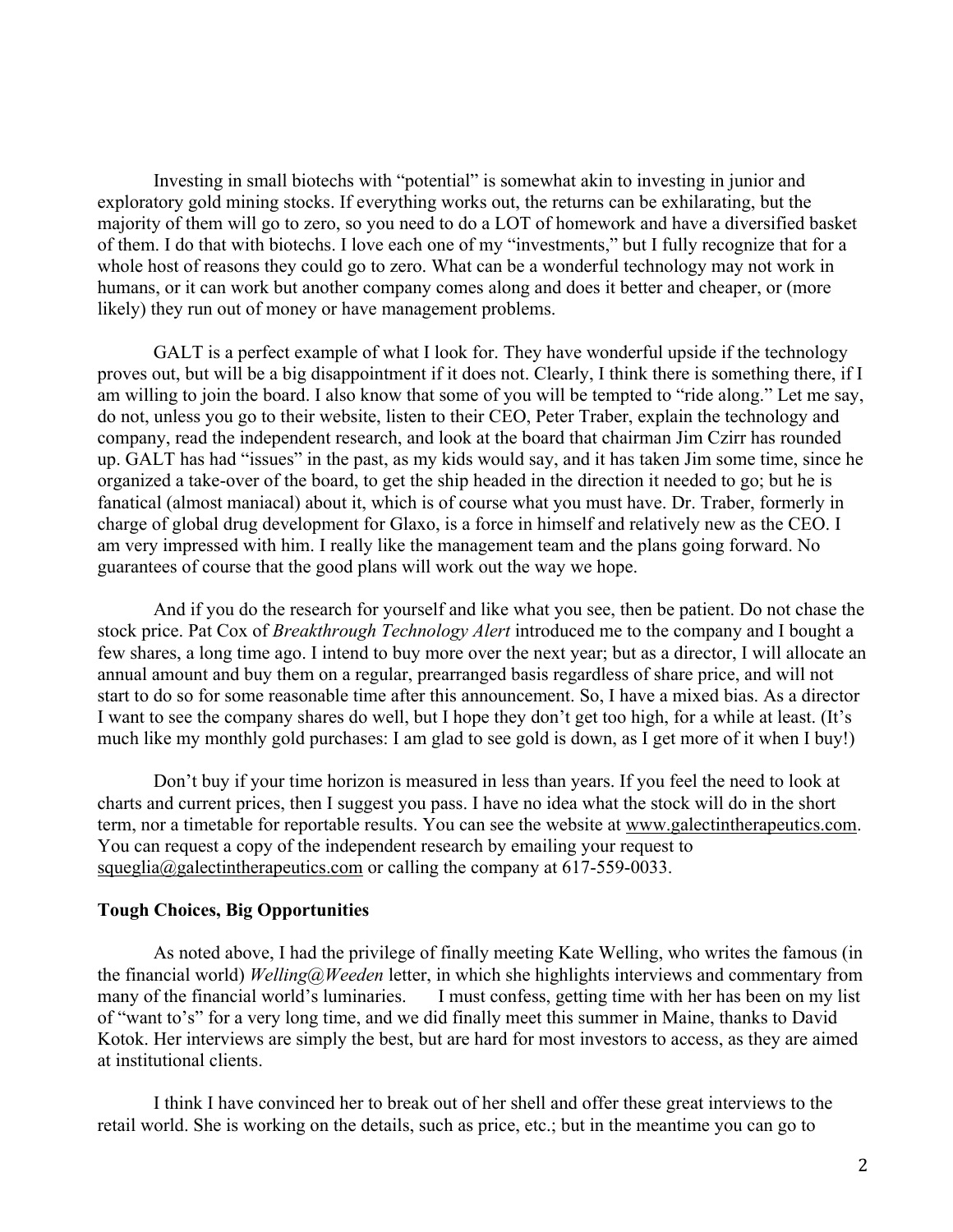www.welling.weedenco.com and click on "How to Subscribe" (individual) and put in your email address, and she will get the information back to you. Check it out. Next Monday you well see another interview by her that she did with my friend Paul McCulley (formerly of Pimco), in which he talks about the same problems I do but offers a dramatically different set of solutions. We both think the other is dead wrong, but love each other anyway. Now here's my interview.

# listeningin,too The Endgame

*John Mauldin Sees Opportunities Aplenty, But Hard Choices First*



*John Mauldin, best-selling author and omnipresent e-presence, needs no introduction, so I won't get in the way. The president of Millennium Wave Investments very generously spent some quality after-breakfast time with me on a deck on the shore of a gloriously remote Maine lake, right after S&P downgraded the U.S., and this is how the conversation went. Listen in. KMW*

# **So what's the next step in the end game, now that we've seen S&P downgrade the U.S.?**

It's going to be a series of steps — and they are going to seem surreal. I mean, here we were last night at a gathering of some of the finest economic minds in the world, when the first word of the downgrade started leaking out. When I was told by Jim Bianco and John Silvia to stand by, Bloomberg was going to need commentary because S&P had reportedly issued the downgrade, my initial reaction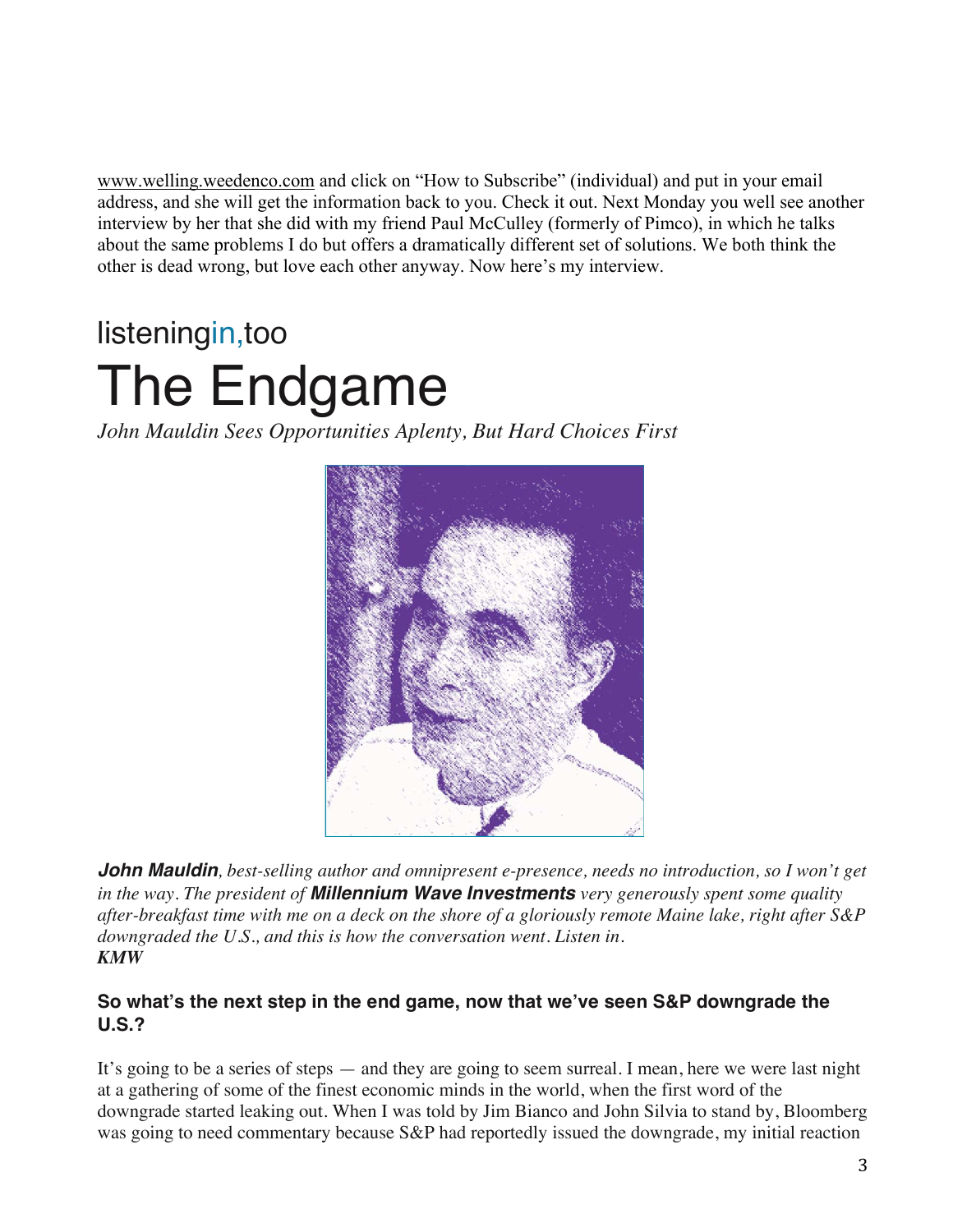was to laugh and say, "Guys, if you want me to make a fool of myself in front of a million people come up with a more credible lie." Yet in an odd sense, I am hoping that the downgrading of the U.S. government, acts as a wakeup call to our Congress and to the President to recognize that we really do have to do something. This is the whole process of the end game.

#### **Which, it just so happens, is the title of your latest bestseller, "Endgame: The End of The Debt Supercycle and How It Changes Everything," which you wrote with Jonathan Tepper.**

Well, could we have a clearer signal that this is the end of the debt super cycle? What we have done is use leverage for 70 years to finance our growth. At the beginning of the supercycle, it was giving us \$5 of growth for every dollar of leverage. But towards the end, it was giving us 50 cents for every dollar of leverage — so it was not a good bet anymore. While this is hard for an author to say, the most important book of the last decade was not, in fact, mine, but **Ken Rogoff** and **Carmine Reinhart**'s book, "This Time It's Different," which gave us a marvelous, marvelous framework for analyzing the crisis backed up with a data series of one financial crisis after another. What we have learned (or, really failed to learn) is that it's never different this time. There is a pattern, and the United States is no different than Greece or Ireland or Italy or Japan or any other country in history. Highly indebted governments, banks, or corporations can seem to be merrily rolling along for an extended period, when bang! — confidence collapses, lenders disappear, and a crisis hits. There's a limit to how much the bond market is going to let us borrow. As we approach that limit — and we're not there yet, we have time, thank God — we can make choices about how we want to deal with the problem. But the problem is too much debt and too high a deficit. And we have to deal with it. Our choices are only about how.

# **Meaning?**

When I am in front of a crowd speaking about this, I frequently liken the problem to a bottle of wine. I like to take a bottle of wine out and put it in front of them, saying, "We're going to have this much pain and there is not anything we can do about it. But we can choose to take it all at once— that's probably a depression — or we can turn the bottle on its side and take only little bit at the beginning, and then as we grow over time, we can take more. Now, as we all learned in Economics 101, if we reduce government spending, that is going to reduce GDP. But the economic literature tells us that it's going to reduce GDP only for about 4 quarters, on average, so that is not a long-term effect. The problem comes in because we're going to have to reduce the deficit by about 1% of the GDP a year in the first year and then do the same the next year and then the next year. We're going to have to do it for 5 or 6 years. Now, that doesn't mean we can't have phenomenal growth in the meantime that will help us bring GDP up even as we reduce the deficit. But we are also going to have to deal, in the deleveraging process, with a couple of recessions because that's what happens. That is what the recent McKinsey Global Institute study that I mentioned in my book made very clear: This is not a normal cyclical, or business cycle recession; it was brought on by too much borrowing, and now we have to repair our balance sheets by deleveraging at the same time that the assets we bought in the boom are falling in value. What's more, empirically, a long period of deleveraging almost always follows a major financial crisis. These deleveraging periods, it's very clear, include both recessions and periods of growth, and we are talking about a five-to-seven year process.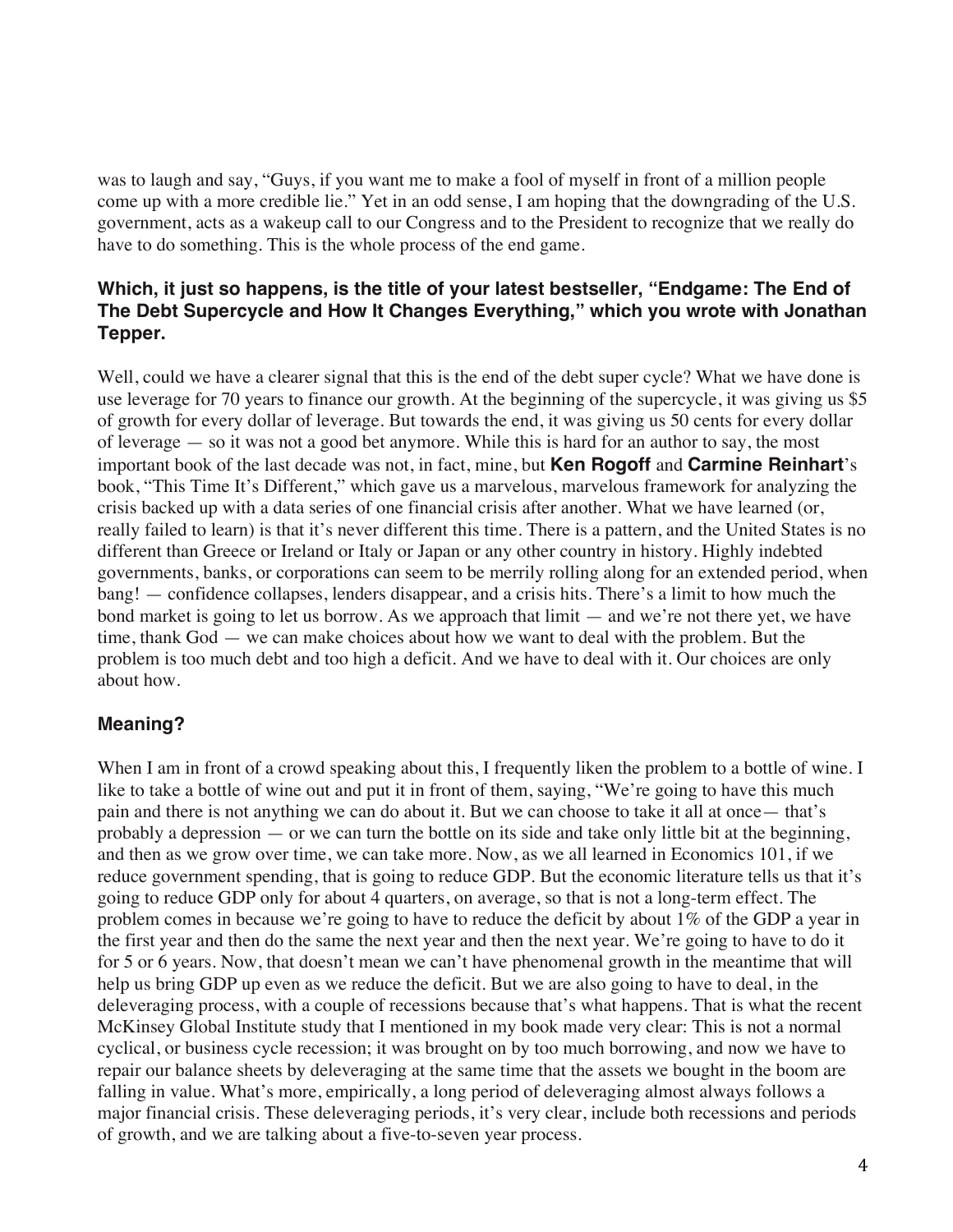#### **In other words, there's no quick exit, for those looking for instant gratification?**

No such luck. I was with **Senator Rob Portman** (R, Ohio), who was the head of the OMB [Office of Management and Budget] from 2006-2007, under **President George W. Bush**, just last week. I was with 10 senators, as a matter of fact, at the invitation of Sen. Portman, basically giving a seminar on this process. By the way, it was tri-partisan. There were Democrats in attendance and **also Sen. Joseph Lieberman**, so we had an independent! These guys were very engaged. But as you began to explain to them that we have a 57 year outlook dominated by the problems of slow growth, high unemployment, and there is nothing they can do; there is no pixie dust that they can sprinkle on these problems, it was plain that it wasn't what they wanted to hear. Hearing that, in fact, when you start dealing with the problem in a credible manner, you are going to create the very situation that your constituents don't want, isn't something that warms politician hearts.

#### **Or what passes for hearts in those environs. I would have loved being a fly on those walls.**

As you're sitting and talking with them, they're saying, "This is not fun," Several of them had already read the book. They knew. That's why they brought along colleagues. That's how you get 9 or 10 senators in a room for 90 minutes. The ones who knew had been working the floor. When they had asked me to come, I thought there would be 3 or 4 maybe at the meeting. But you do what you can. It was a sobering group. There were people in that room who were going to be named to the government's "Gang of 12," which is charged with finding budget cuts under the debt ceiling deal.

# **Have you noticed how Chinese terminology is seeping into political discourse?**

It is, isn't it? But my point is that we're going to be lurching from crisis to crisis; my deep concern is that second half growth is going to be slow, 1% if we're lucky.

# **I'd say we're flirting with stall speed — or worse.**

We are and the problem is that Europe — somewhere in the next six months to a year, maybe sooner, is going to have a true, true crisis. And for us to think that it is not going to visit our shores seems absurd on its face — after all, our subprime problems, which originated in Vallejo and Riverside and Nevada and Arizona and Florida, took the entire world of banking and credit down. It is all really interconnected. I use an analogy of a sand pile in my book. There was a wonderful computer experiment in the mid-'80s, used to study the stability of a simulated sand pile. They would drop one piece of electronic "sand" onto a sand pile, over and over again, and when the pile became unstable, it would show up red on the computer screen. So over time, you would get these large fingers of instability that would build up through the system. Sometimes they'd produce little small slides but sometimes the pile would build up and then you'd have a massive slide. Well, we now have so many fingers of instability among our banks and among our financial institutions around the world that this interconnectedness is going to create, I think, another crisis here in the U.S. I expect it to push us into a recession push unemployment even higher. And I expect all of that to happen right in the middle of the election year — even though, historically, you'd expect 2012 to be a good year for the economy,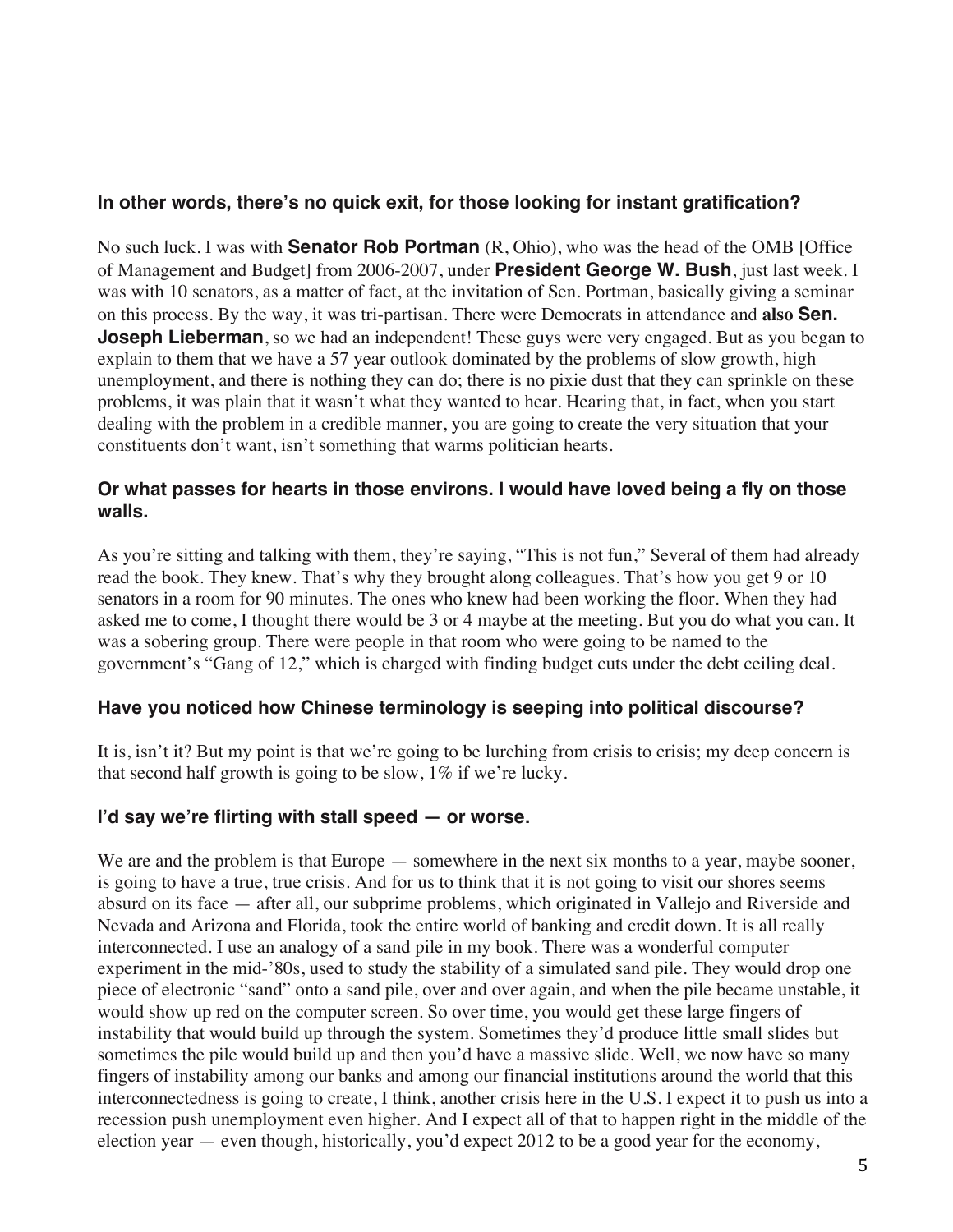because that's what the presidents do.

# **It sure helps, if they want to get re-elected. Hence, the presidential cycle.**

My point is that the end game takes away all the previous cycles, all the data. That takes me back to my meeting with Sen. Portman. I said, "Your former guys at OMB are making projections that the U.S. is going to be growing at 3.5% and that unemployment drops to  $7\%$  — by using past performance as their guide. Yet every email that I send out, every letter I write, everything I publish has a disclaimer at the bottom, saying that "past performance is not indicative of future results," because it isn't.



# **True, though nobody reads those disclaimers — and lots of folks invest like they believe in the predictive power of past performance.**

Yet the single most-important thing we need to understand is that we are in the end game — and understand that you cannot use past models in the endgame. We have a lot of physics employed in the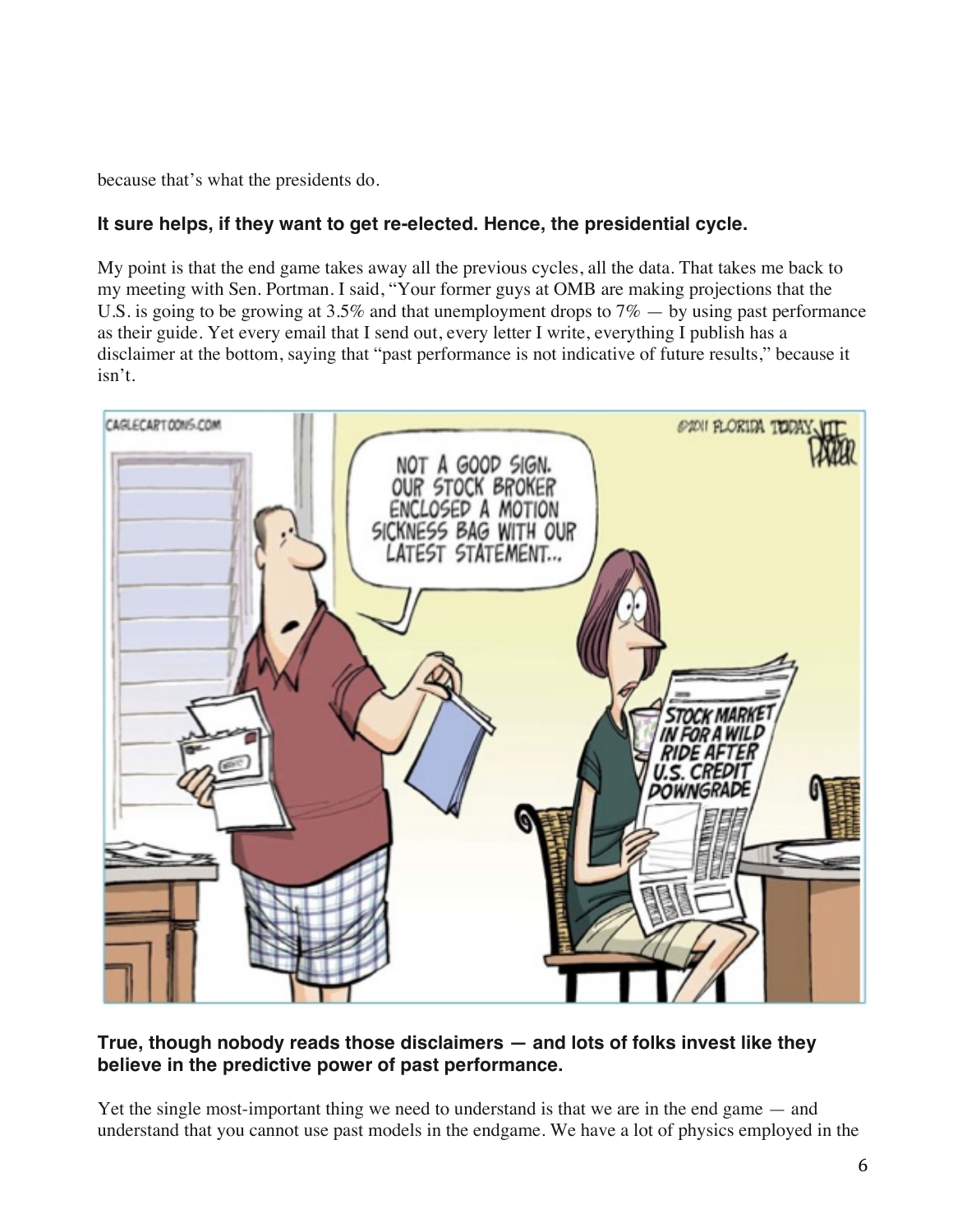economic world these days. We want to be able to model things — and sometimes the models even work — but that doesn't necessarily mean that we have built smart models.

#### **It's amazing how many physicists around Wall Street seem to have forgotten everything they once learned about the way complex systems can become too complex — go critical — and then fail catastrophically.**

We have the potential for another banking crisis, at least equivalent to what we just went through. Because 80% of European banks are going to be insolvent; they are all more leveraged than our banks. They weren't required to put up any capital against their holdings of sovereign debt because everybody knew the sovereigns are sovereign and cannot default. Well, they were wrong. So now we're in this crazy situation where our banks have loaned them money and their banks have lent money to ours, and we've all sold each other credit default swaps — and Dodd-Frank didn't solve the central issues. We still have banks that are too big to fail, we did not put most credit default swaps on an exchange — because, God knows, that would have hurt the banks' profits —

# **In my opinion they're an innovation that should be banned in most instances.**

Well, I disagree. I'm actually in the school that says we don't have too many derivatives — we don't have enough. Derivatives are a good thing, but they need to be on an exchange. A futures contract is a derivative — but it's on an exchange and so you know your counterparty is going to keep their end of the bargain.

#### **It's also tied to a physical, not merely some third or fourth degree paper construct created to facilitate financial speculation.**

I believe you can have markets for pure speculation. But what I want to know is who the counterparty is. If the counterparty is AIG, then it's no longer speculation. You put the public purse at risk and it is utterly absurd to give Goldman Sachs \$10 billion of public money because they bought protection from AIG. If you buy protection from a private party, it is up to you to know who the private party is and it's up to you to have done your homework. It is not up to the public to come in and say, "Oh, Goldman Sachs, you poor boy, you didn't know what you were doing," and bail you out.

# **But AIG was a "triple A" credit.**

No excuses. The upshot is that as a society, we're in a situation of being forced to embrace austerity; it's a word you don't want to use. But being forced to gradually reduce the deficit and deleverage changes the underlying tectonic plates of the economy. Businesses are just going to have to shift, individuals are going to have to shift. I was talking to one of our Maine fishing guides last night; he was asking what does all this mean for me? He said, "I'm a small businessman. I thought if I came through this last recession, I might be okay." But I had to sit there and tell him that, "You're probably going to have to survive another five years of this." Then he said, "I don't want to work for another 5 years." I looked at him and said, "You're probably going to have to." That's just the reality, more and more— not just in the U.S., but around the world. My throwaway line in "Endgame" is, "Japan is a bug in search of a windshield." Japan is going to hit the wall sometime within the next few years —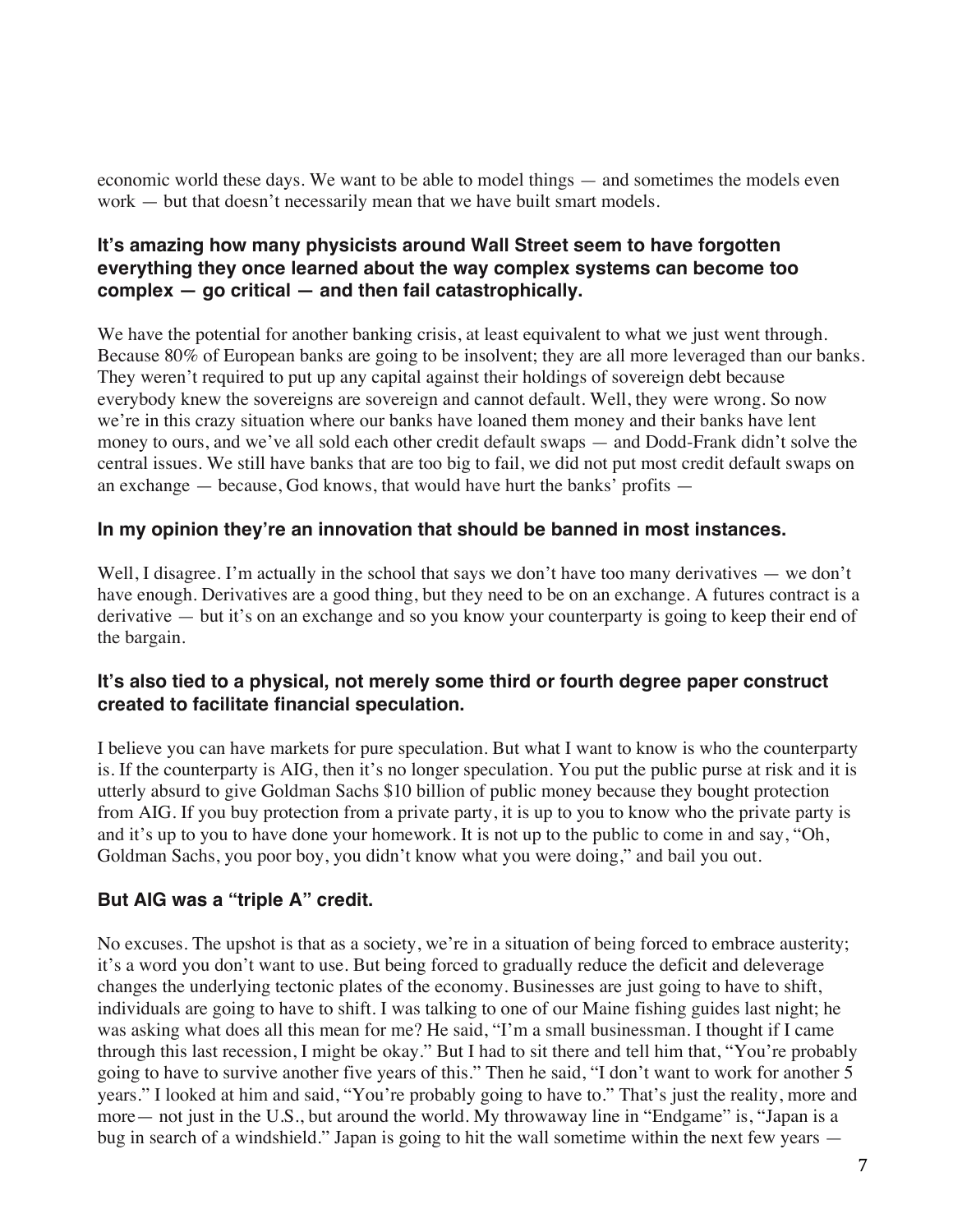and unlike Greece, Japan makes a difference.

#### **It's still the third largest economy in the world—**

So going back to my meeting with the senators, I said, "Guys, the real problem you guys are going to have is not getting the deficit under control. You can figure out a glide path — just like taking a plane in, you find your glide path and take it down slowly. You can figure it out. Your real problem is going to be that every major economy in the world tries to take your currency down.

#### **You see competitive devaluations?**

The euro, if it exists in two years, is going to be a lot cheaper. I said in 2002, when the euro was at 88 cents, that it was going to a buck-fifty and all the way back to a buck in 12-15 years. You could see this coming. The pound is going to parity. The yen, when they start printing — and they will — will go to 125, 150, 175, 200, 250. What's the end? I don't know, but you will buy a Lexus cheaper than you can buy a Kia. And South Korea is not going to like that, just as the Swiss are complaining bitterly. [And the SNB just fired a salvo, setting a floor under its currency.] The Chinese are going to be looking at their largest client, which is actually Europe — not the U.S. — with a currency that has dropped like a rock, while the U.S. is griping and complaining that the Chinese currency needs to rise another 25%-30%. Meanwhile, the ECB is in crisis, who knows what QE3 might look like, commodities prices are under pressure again, yet we seem to be having terrible weather patterns, which will be exerting upward pressure on food prices.

# **So part of your gloom stems from your perception that QE3 is inevitable?**

Oh, yes. The old line is that if the only tool you have is a hammer, then all the world looks like a nail.

# **True enough. But isn't even that tool impotent?**

The point is, for the Fed, the only tool they have left is liquidity. When all the world looks illiquid, they don't want to be sitting around in a room saying, "There is nothing we can do." Because everybody will be saying, "Do something." Well, the only thing they can do maybe is something like make the next QE look like Operation Twist from 1948 — where they just purposely drive the 10-year yield down to 1.5% 2%. So, again, when we're sitting around in Maine next year at this time, we'll be saying, again, "My God, what have they done? It's like we're living in a Dali painting. And it's going to seem like that because it's never different this time and we just have to go through that wine bottle's worth of pain.

# **We're just stuck?**

If we don't deal with it  $-$  if we don't proactively say we're going to get our deficit under control  $$ let me put it this way: My personal belief is that if we do proactively get our long-term budget issues under control, the bond market will say, "Okay, you're credible and we will buy your bonds, because you have put yourself on a credible path — whether it's through cuts, whether it's through tax increases, however you want to do it  $-$  but you have to do it. But you have shown us a credible way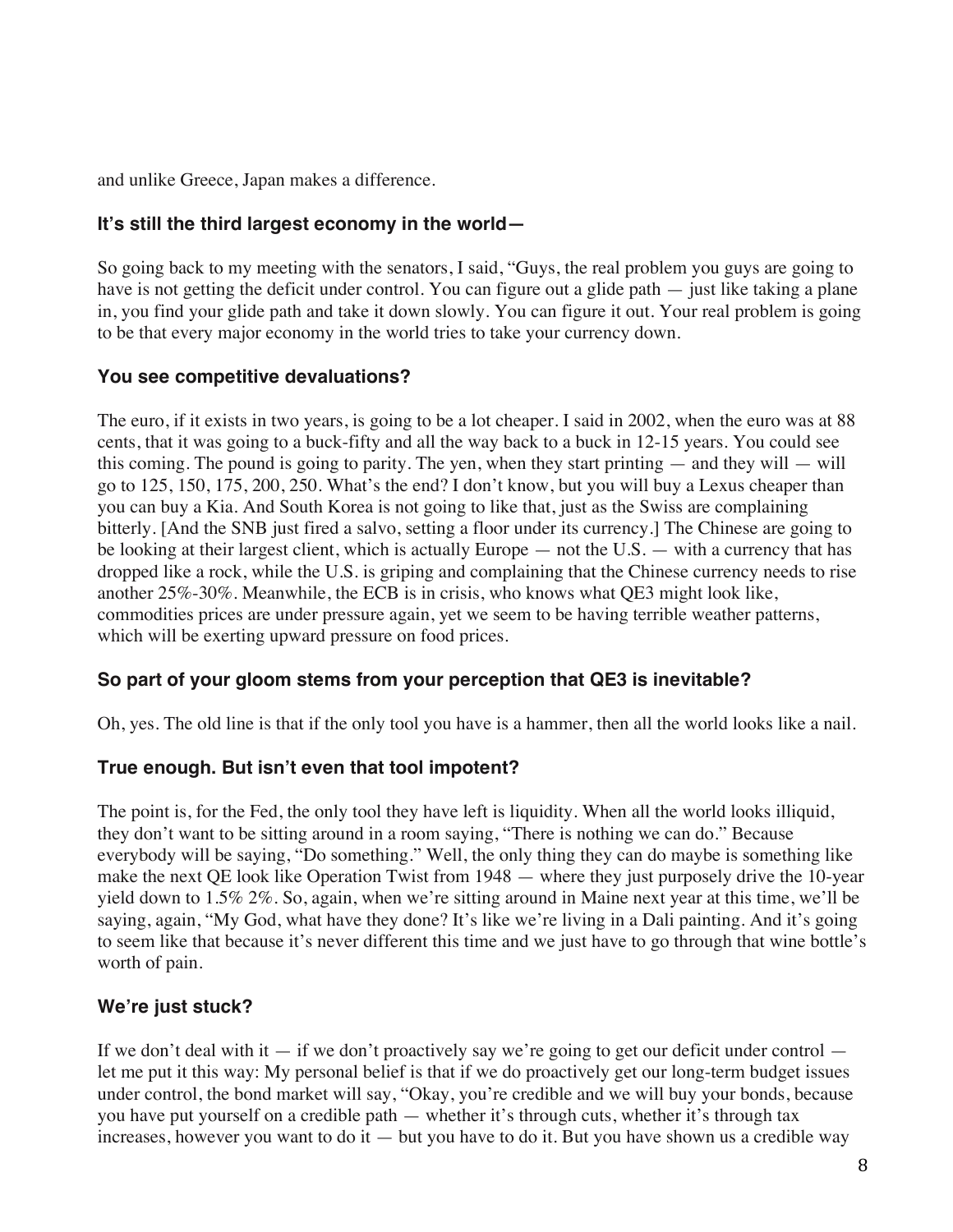to get to the place where the growth rate of your deficit is below the growth rate of nominal GDP." But if we don't do that, my wine bottle of pain becomes a jeroboam and we end up downing it all at once.

# **That sounds ugly.**

It is. It will force budget cuts; it will force tax increases of the magnitude that no one is ready to contemplate. We're talking cuts in Medicare, cuts in education, in defense, in spending of all kinds. That would create a depression, a true depression that would last 4-5 years, push unemployment to 20% 25%. And the Fed truly would have to start monetizing debt; there'll be no choice. That's a world in which economic assets get turned on their heads. That's what I lay out in my book. Which is where I come in and say, "Guys, we have to make the hard decisions now." I'm an expert in bad choices. I have 7 children, as you know. You met one of them, Trey, last night. He is the last of my teenagers. So I have watched teenager after teenager grow up, and that process teaches you something about them: Teenagers always make the easy choice. They put the difficult choice off to the last minute. Well, we made the easy choices as a culture for a very, very long time and now we have the difficult choices in front of us. For the Greeks, their choice is between disastrous and even more disastrous. Do you leave the eurozone, and employ every lawyer in Europe for the next 10 years trying to work out what that looks like? Do you stay inside the euro and just simply repudiate the debt? Do you tell people who are retired at 50 years old that they have to go back to work? Those are all very, very bad choices that you're going to have to choose among. But you have to make those hard choices. Ireland is going to tell the European Central Bank, "You know that 80 billion euros that you loaned us to cover our banks, you need to move that from the loan side of your books to the capital side. Here's the key to your bank. By the way, what are you going to do with your bank, we're just curious."

#### **Well, it was Ireland's banks that were wanton. Not Irish taxpayers.**

That's right. And that's what Iceland did — and Iceland's economy was down for something like 9 months to a year and now they're coming back. That should be done. Take the hit; go on and do it. There's something to be said for the cleansing moment that I guess the Austrians want us to have. It's not the choice that I would make—

On the scale that needs to be done, it's not a credible option in this country. I don't think we're there; we will only do something like that if it's forced on us. But it will be forced on us if we're at a place where the bond market says, "No, we're not going to finance you anymore." Just like the bond market is saying that we're not going to finance Greece or Portugal or Ireland, and we're watching Italian rates, thinking they could go up any week. In one sense what S&P did last night was really and truly screw Europe.

# **How so?**

Because how can S&P now not downgrade the ECB, which is holding hundreds of billions of euros of truly junk debt — debt that if it has to be marked to market would create losses of at least ten times the value of the capital that they have. Is the ECB now going to come to Italy and say, "You're 20% of this operation; we want you to put up 20 billion euros to recapitalize the ECB so that we can then give 3.5% loans, which you are going to have to back, to Ireland, Portugal and Greece?"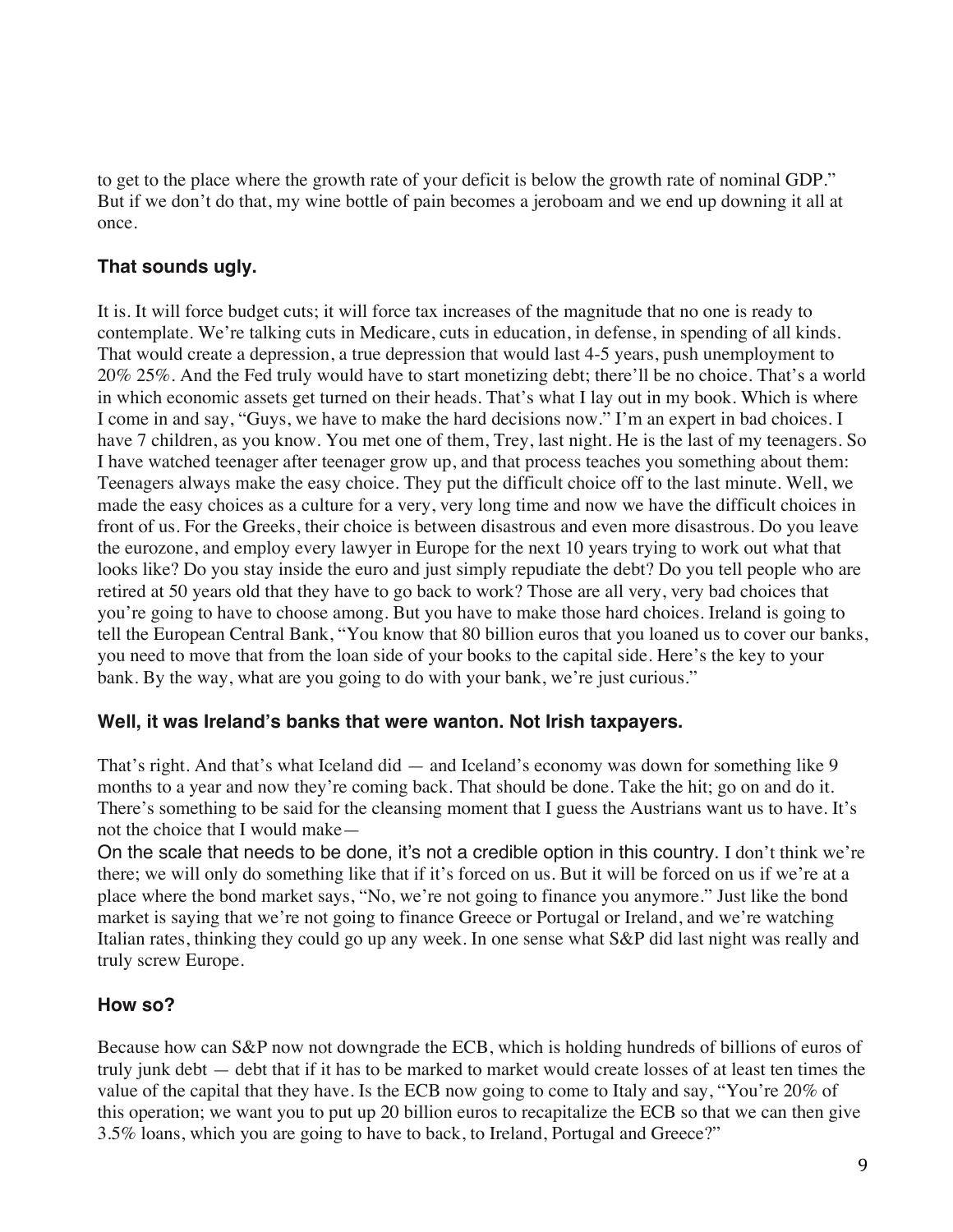# **Perhaps. But why anybody pays any attention to S&P at this point, is beyond me even if it's a legal requirement! They have zero credibility.**

The only credible rating agency out there is Egan-Jones, and they'd already rated the U.S. double A awhile back.

# **That's very true — but only the really smart money pays attention to Sean's work.**

It's too bad. When Sean Egan was on TV the other day pointing out that he thinks the average haircut on Greek debt will be 90%, you could just see jaws drop. Other people were going, "It can't be that bad." But I was sitting there going, "Yes, it can be, it certainly can be." Greece has been in default during 160 out of the last 200 years, so why are we shocked? They have made an art form of defaulting. I've visited Tuscany for two years in a row. I find it a wonderful place to vacation and work from  $-$  and I fully expect that the day will come when I will be using lira rather than euros when I visit. I've always said the euro was not a currency, it was an experiment. And we're now seeing how this experiment works. Are the Germans going to pony up? Can the coalition work? Nobody knows. One of the things that we have long had is the luxury of looking over the pond and asking, "What are you going to do?" But now they can turn around, look back and say, "What are you guys going to do?" It was incredibly absurd this morning, however, to hear France was expressing solidarity with the United States, saying, "We believe in the credit of the United States."

**Well, they'd better. They have to hope against hope for some sort of international rescue party, like we put together in 2008. Has anyone at S&P looked at the French banks, I wonder. That country's deficit situation isn't exactly jolie. All of the major countries of Europe, including Germany, have been the biggest beneficiaries of the weakness of the euro — which has been pulled down by the woes of its periphery. And their banks are up to their gills in the periphery's sovereign debt —**

Up to their "gilts," you mean. It is a mess, and we have years of struggle still ahead of us. But I do know that we get through this, one way or the other. The one thing about this process that we can learn from history is that there is an end to the endgame. We have this marvelous clearing mechanism in capitalism. The markets do get cleared out, asset prices do get cleared out. We've hit the reset button. Those of us of a certain age remember "the blue screen of death." You would just have to unplug your computer from the wall, wait for fifteen seconds, plug it back in, start it back up, and hope you didn't lose too much. If you were smart, you were backing things up because you never knew when it would happen. Well, we're hitting the reset button now, that's the process we're in, all over the developed world. Then we'll come back.

#### **But it always entailed a loss.**

Right. There was always some data loss, and there are going to be financial losses.

# **We haven't suffered enough?**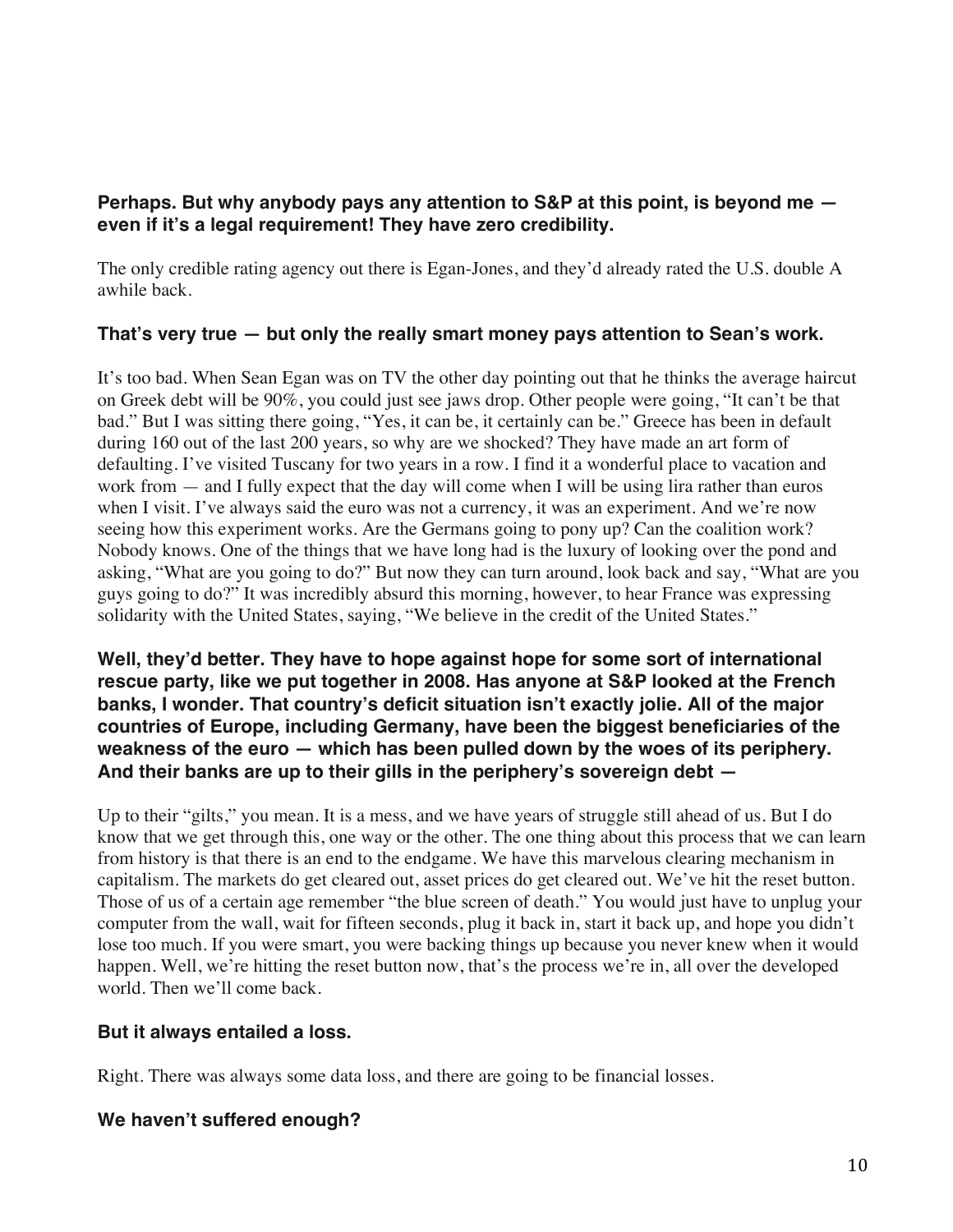No, unfortunately. It typically takes about 3 recessions to really end a secular bear cycle in stocks, and we are getting ready to have that third one. We'll see averages come down further. The good news is that secular bear cycles average about 17 years, and this one started in 2000, so it won't be too long until we're getting ready for the next long bull market cycle. Consider what Japan has gone through. In 1978 and for the next 10 years, the Japanese were beating our brains out and buying every trophy property in the U.S. they could get their hands on. In 1978, unemployment in the U.S. was as high as it is now, inflation was running 17-18%, and no one wanted to hear about stocks as an investment.

# **I can vouch for that.**

But that was on the cusp of one of the best economic and bull market runs we've ever had.

# **So you do see light at the end of the tunnel? GDP growth and jobs?**

Oh, certainly. The answer to the question, "Where will the jobs come from?" is that I don't know but they will. That's what free markets do — that's what American entrepreneurs do. Create jobs. The job of every politician — the first thing they should ask themselves when they get up in the morning — is, "What can I do to make it easier for entrepreneurs to create jobs in my town, city, state, country? Because that's how we come back from this endgame. As businesses reorganize as new businesses, as industries come back and as new industries are created because we will create whole new industries. We will create whole new ways of manufacturing; there's going to be a wonderful future. That's the book I'm working on right now, "What The World Will Look Like in 2032." I need to finish writing it before we get there! But it is going to be a marvelous future. We just have a financial bump to get over and technology will do it, just as it got us through the Depression, World War II, the Cold War, and Jimmy Carter. That entrepreneurial free market response is built into our DNA. And we're adding 3 billion people to the global group, whose entrepreneurial DNA has been unleashed, so the changes are going to come even larger and bigger and faster. The reality is that governments can do very, very little to be constructive; most of what they do is destructive. They're very good at that. Here, they need to do as much as they can to get out of the way.

# **I'd like to see little things, like throwing out the tax code and starting over, and taking private money totally out of politics. But I'm a dreamer.**

Well, I would start by changing the accredited investor rules. I would start by saying that if you're a small entrepreneur and you need to raise money, you need to be able to advertise the fact that you are an entrepreneur and are going to raise money for a specific business on a website. We should allow people to use their own judgment to make or lose money in your business. I understand that the government wants to protect people, but the whole protection process we have set up ends up reducing the flow of information and the flow of capital. We do this because we want to make sure the little guy doesn't lose money, but we have to allow people to take risks. Risk is good.

# **Happy endings are not guaranteed, but it is definitely not good when the little guy has a false sense of security — thinks he's being protected — by people or organizations that in no sense can really protect him.**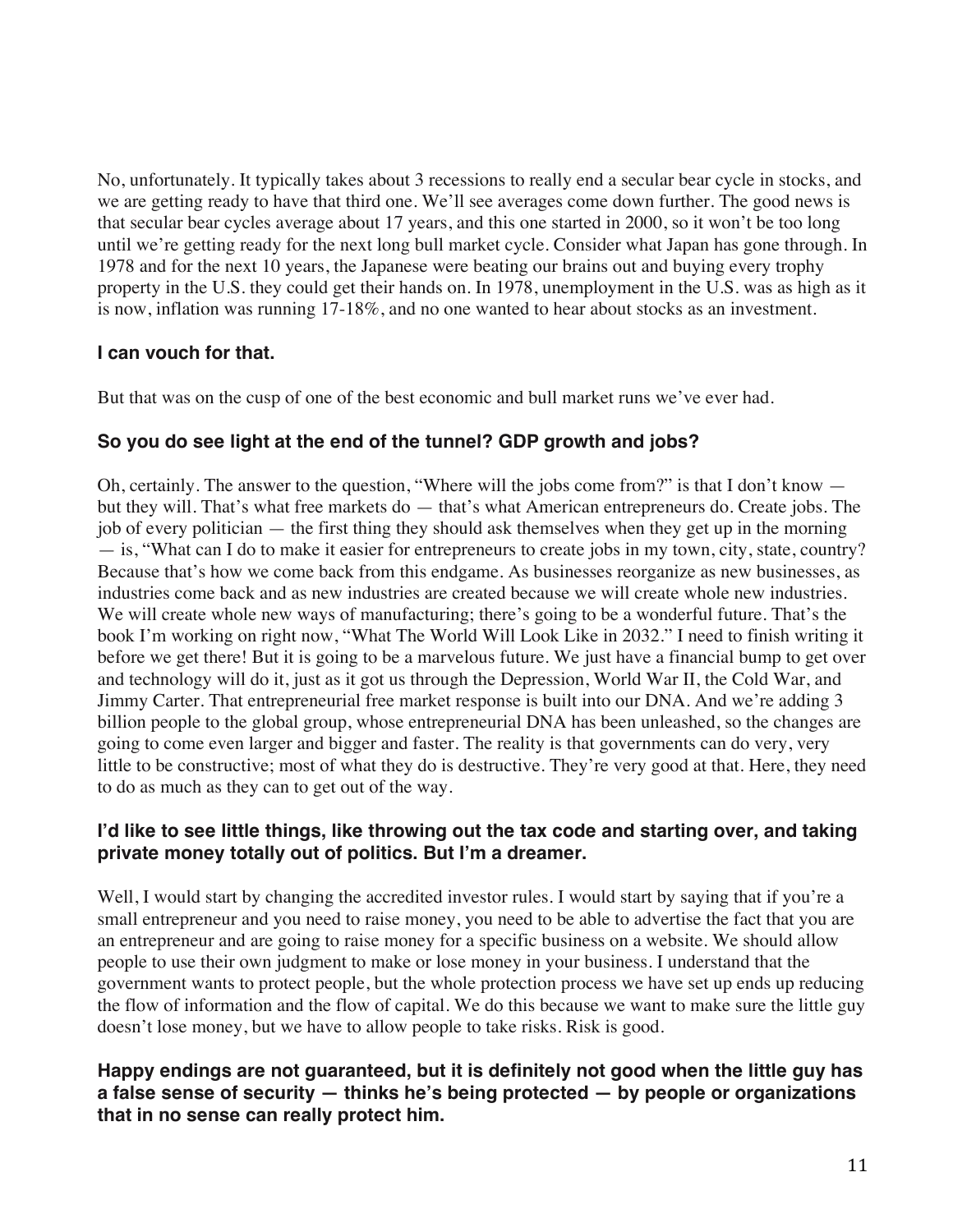That's the way it is today, in the securities industry. We have all these rules and regulations that we follow — but there's fraud left and right. Still, I believe in the American spirit. New technologies, biotech, nanotech. I truly believe we will find new energy sources. I'm giving my youngest son a car this fall — I will buy a new car and it will probably be the last combustion engine car that I buy. The next car that I buy — seven, eight, 10 years from now —will be an all-electric car. That's a massive retooling that's going to create a number of jobs. I think we should raise the price of gasoline by 2.5 cents a month, every month, until our oil imports stabilize. And, by the way, we should be tooling everywhere. Boone Pickens is right. We should change our truck fleet to natural gas. As I explain in my book, everybody can't deleverage and run a trade deficit at the same time in this global economy. So we've got to reduce our trade deficit in order to be able to bring our government deficit down. We also need to take a, say, 2.5% tax increase and invest it in infrastructure, so it stays at the local level. That means local communities can then issue bonds against that revenue — and start building today, creating jobs today. Because then they will know that we'll have money coming in that can help us rebuild water systems and bridges and roads, power grids — all the stuff that we need to be doing to modernize our society. As much as I know that using the words "tax" and "increase" in the same sentence is anathema these days, I know what is needed. Let's take a tax increase and use it to buy or build something that will help the next generation.

#### **I'm on board with that. We're still living with infrastructure investments that our grandparents made during the Depression and after WWII. We could stand to refurbish them — and add new ones.**

My hobby is biotech. I believe that before the end of this decade we're going to see announcements about companies curing various cancers; that Alzheimer's will not be something we have to worry about. I expect a cure for liver disease; a cure for cirrhosis of the liver will be announced in the next 12-18 months. There's just one thing after another that we're on the edge of.

#### **From your lips to God's ears, as an old friend used to say. Thanks, John.**

#### **Ireland, Geneva, New York, South Africa, and Atlanta**

I am writing from a hotel in Dublin tonight, dashing off this last note before yet more meetings over dinner. It is a whirlwind four days, and I am meeting a plethora of people, from government officials, politicians of all stripes and hues, economists, fund managers, rogues and ne'er-do-wells (at least that is what they call each other), working men and women, businesspeople, et al. Communists (yes, there are still some diehards here!) to libertarians. I don't want to tip next week's letter; but as I step back, I can see some very common themes in all of the conversations. It is quite fascinating. I go to Galway tomorrow for yet more meetings, and then Sunday I'm back in Dublin. This will not be my last trip to Ireland.

Monday I leave for Geneva for two nights and then home for a week, then off to Houston for the Streettalk Advisors conference, New York for the Singularity Summit for the weekend (www.singularitysummit.com), meetings on Monday and Tuesday in New York, then it's off to Cape